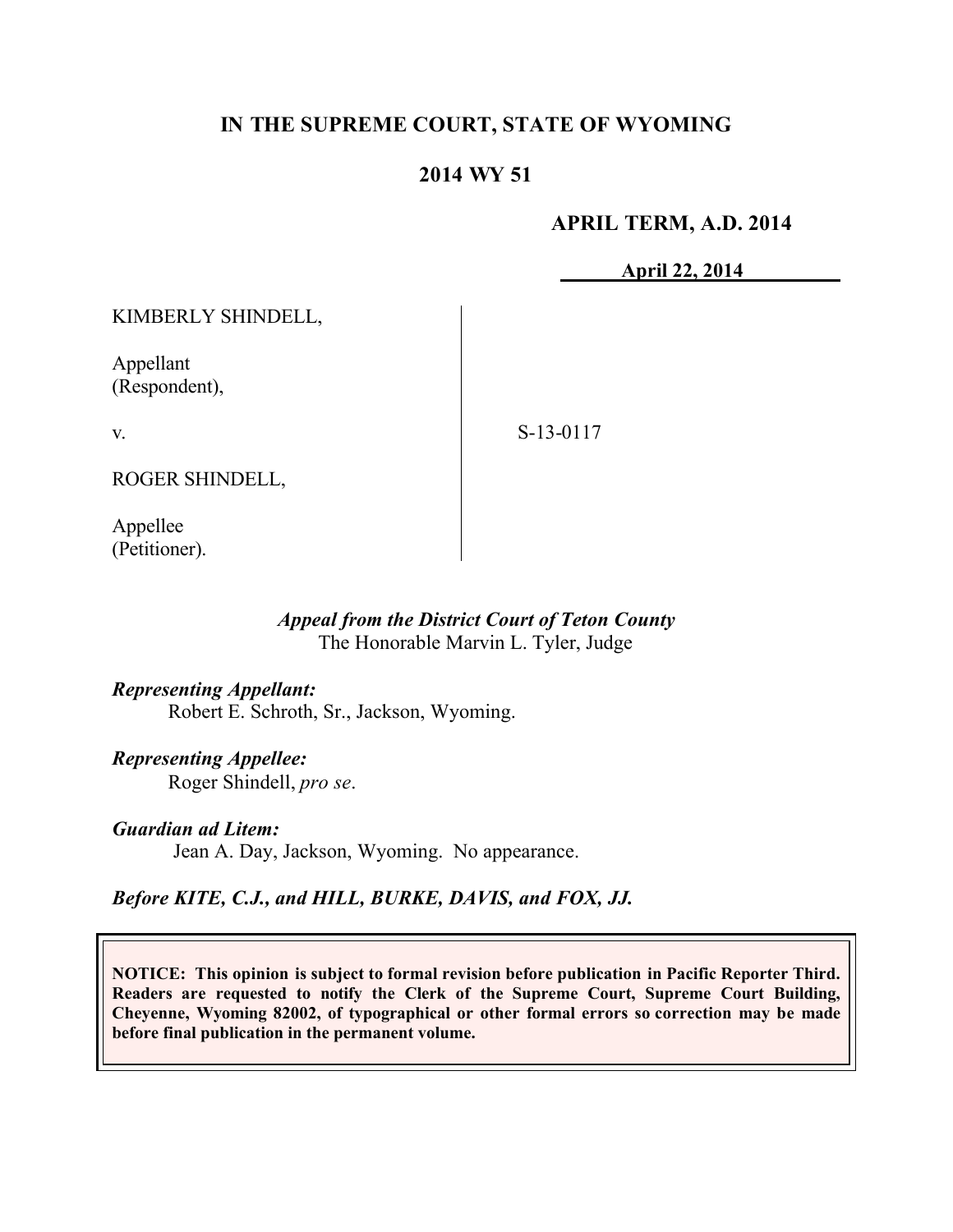#### **KITE, Chief Justice.**

[¶1] Kimberly Shindell (Mother) appeals from the district court's order finding her in civil contempt of court for refusing to comply with the district court's orders regarding Roger Shindell's (Father) rights to visitation and communication with their two daughters. She challenges the district court's finding of contempt and the remedies it imposed. We affirm.

#### **ISSUES**

[¶2] Mother presents the following issues on appeal:

1. DID THE DISTRICT COURT ERR IN FINDING APPELLANT/MOTHER IN INDIRECT CIVIL CONTEMPT?

2. DID THE DISTRICT COURT ABUSE ITS DISCRETION, COMMIT PROCEDURAL ERROR, AND VIOLATE A PRINCIPLE OF LAW BY ORDERING APPELLANT/MOTHER TO PAY FOR ALL TRAVEL-RELATED COSTS FOR HER CHILDREN TO VISIT APPELLEE/FATHER?

3. DID THE DISTRICT COURT ABUSE ITS DISCRETION, COMMIT PROCEDURAL ERROR, AND VIOLATE A PRINCIPLE OF LAW BY ORDERING APPELLANT/MOTHER TO POST A \$10,000.00 BOND IN THE EVENT SHE INTERFERES WITH HER CHILDREN VISITING APPELLEE/FATHER?

4. DID THE DISTRICT COURT ABUSE ITS DISCRETION, COMMIT PROCEDURAL ERROR, AND VIOLATE A PRINCIPLE OF LAW BY ORDERING APPELLANT/MOTHER TO PAY APPELLEE/FATHER'S ATTORNEY'S FEES AND COSTS?

Father, appearing *pro se*, claims the district court properly found Mother in contempt of court and its remedies were appropriate. He also asserts that certain aspects of the district court's order were not appealable and he is entitled to sanctions against Mother and her appellate counsel.

#### **FACTS**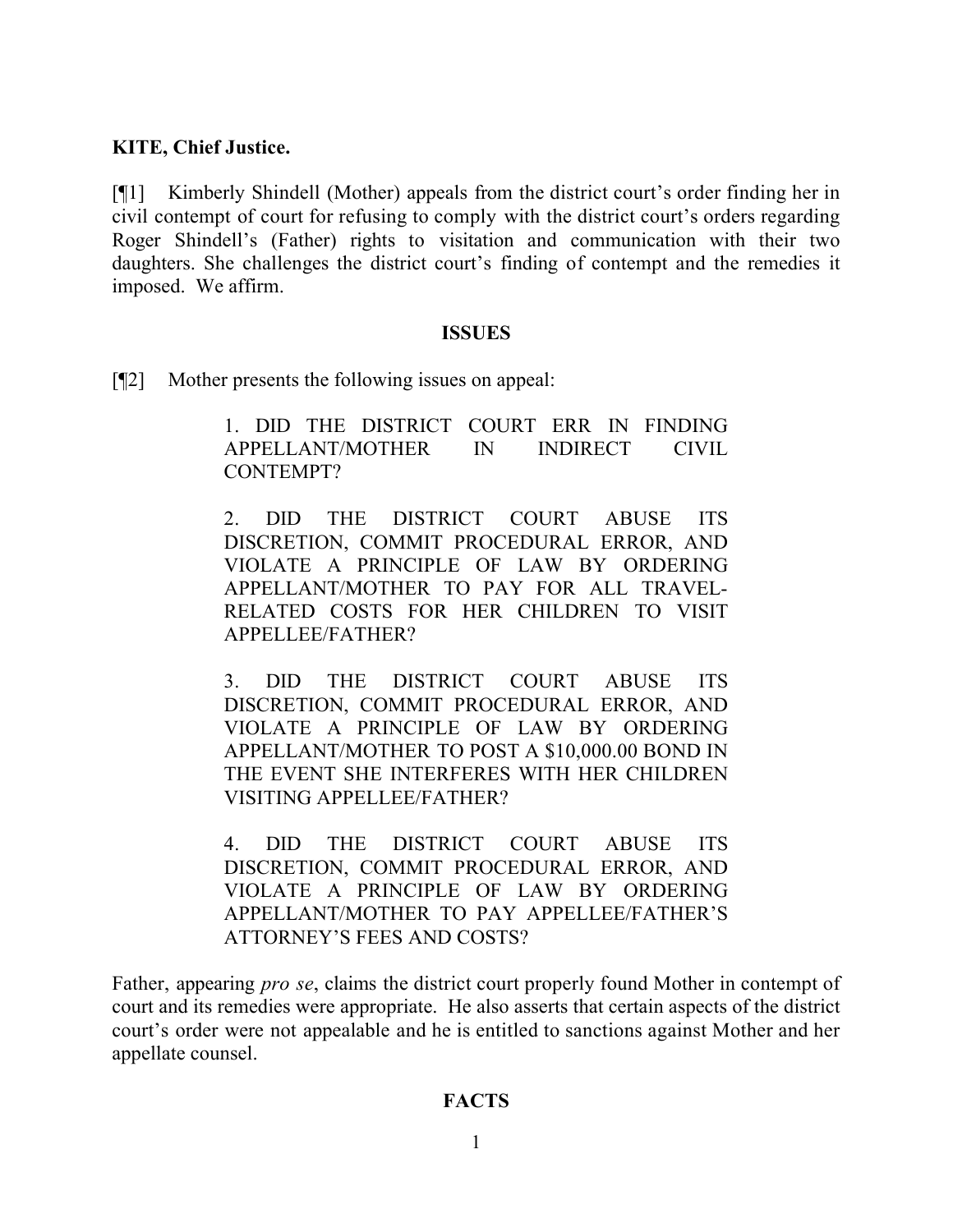[¶3] The parties divorced in 2004, and Mother, who lived in Jackson, Wyoming, was granted primary residential custody of their two daughters subject to Father's rights of visitation and communication. In the years since the divorce, Father has filed numerous motions in an effort to enforce his rights and the district court has entered very detailed orders directing Mother to cooperate with Father.

[¶4] In 2012, Father, who lived in Indiana and had recently remarried, attempted to arrange visitation with the girls over spring break. Mother learned that Father was keeping pets in his home and was concerned that their presence would adversely affect the older daughter who was allergic to cats and dogs and suffered from asthma. Mother consulted a doctor who advised that the girl should not be exposed to those living conditions. Accordingly, Mother did not put the girls on the flight to visit Father over spring break 2012. The girls also did not visit Father during the following summer, although he was entitled to summer visitation.

[¶5] On August 31, 2012, Father filed a verified motion for order to show cause why Mother should not be held in contempt of court for refusing to comply with the communication and visitation provisions of the divorce decree. The district court held a hearing on the matter, and Mother, appearing *pro se*, conceded she did not put the girls on the plane to visit Father over spring break but explained the health risks to the eldest daughter from exposure to pets were too great. In addition, the evidence showed she violated the court orders by refusing to allow or facilitate communication between Father and the girls, failing to notify and include the Father in decisions regarding the girls' education, medical care, etc., and failing to cooperate with the guardian ad litem.

[¶6] The district court found Mother in contempt of court and sanctioned her by, among other things, expanding Father's visitation, requiring Mother to pay for the girls' plane tickets for winter break 2012-13 and spring break 2013, ordering Mother to allow the girls to have unfettered communication with Father, requiring Mother to post a bond if she did not fulfill the remedial portions of the order regarding visitation, and directing Mother to pay Father's attorney fees and costs and the guardian ad litem fees. Mother retained an attorney and appealed.

## **STANDARD OF REVIEW**

[¶7] This Court does not interfere with an order holding a party in civil contempt of court in a domestic relations case "absent a serious procedural error, a violation of a principle of law, or a clear and grave abuse of discretion." *Roberts v. Locke,* 2013 WY 73, ¶ 14, 304 P.3d 116, 120 (Wyo. 2013). *See also Munoz v. Munoz,* 2002 WY 4, ¶ 6, 39 P.3d 390, 392 (Wyo. 2002); *Olsen v. Olsen,* 2013 WY 115, ¶ 33, 310 P.3d 888, 896 (Wyo. 2013). In reviewing the exercise of a district court's broad discretion under its contempt powers, we must determine whether the court reasonably could have concluded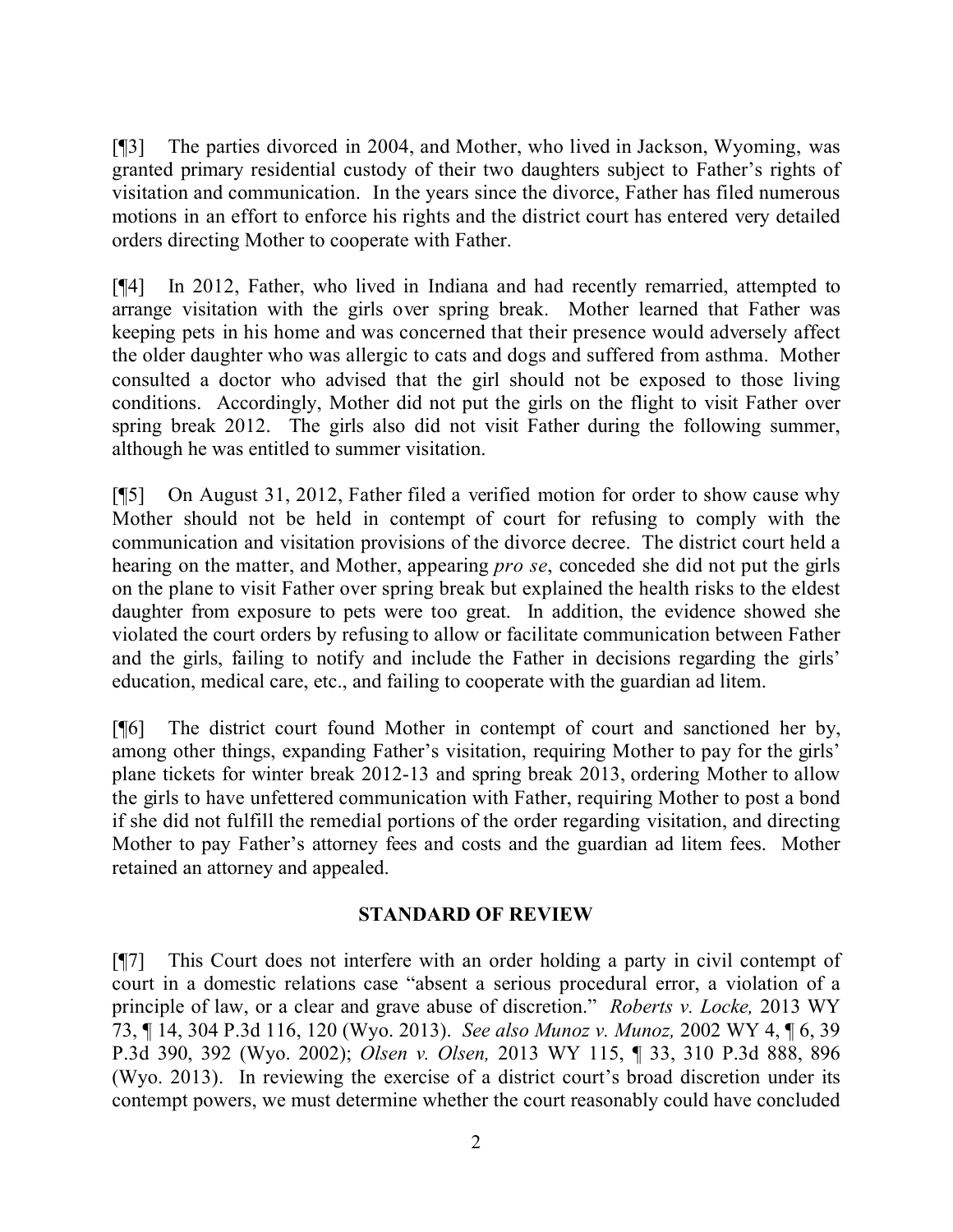as it did. *Roberts,* ¶ 14, 304 P.3d at 120, citing *Stephens v. Lavitt,* 2010 WY 129, ¶ 18, 239 P.3d 634, 639 (Wyo. 2010).

## **DISCUSSION**

#### *1. Finding of Contempt*

[¶8] Wyo. Stat. Ann. § 20-2-204(b) (LexisNexis 2013) governs enforcement of a divorce decree:

> (b) A court having jurisdiction under W.S. 20-2-203 may, upon appropriate motion of a party, require a parent to appear before the court and show just cause why the parent should not be held in contempt, upon a showing that the parent has willfully violated an order concerning the care, custody and visitation of the children. In order to enforce and require future compliance with an order the court may find that the parent is in contempt of court, award attorney's fees, costs and any other relief as the court may deem necessary under the circumstances to the party aggrieved by the violation of an order.

*See also Walker v. Walker,* 2013 WY 132, ¶ 39, 311 P.3d 170, 178 (Wyo. 2013) (courts have inherent and statutory authority to enforce their orders in domestic relations cases through contempt sanctions).

[¶9] In addressing Father's motion for order to show cause, the district court utilized the contempt procedures set out in W.R.Cr.P. 42 and 42.1, although it specified the proceeding involved allegations of indirect civil contempt. Rule 42(a)(2) states:

> (2) Indirect (Constructive)*.* – Indirect (constructive) contempts are those not committed in the immediate presence of the court, and of which it has no personal knowledge, including but not limited to the following acts or omissions:

. . . . (C) Disobedience of any lawful judgment, order, or process of the court;

. . . . (G) Any other unlawful interference with the process or proceedings of a court[.]

[¶10] Mother claims the district court erred by finding her in contempt of court because Father did not prove by clear and convincing evidence that she violated a lawful order of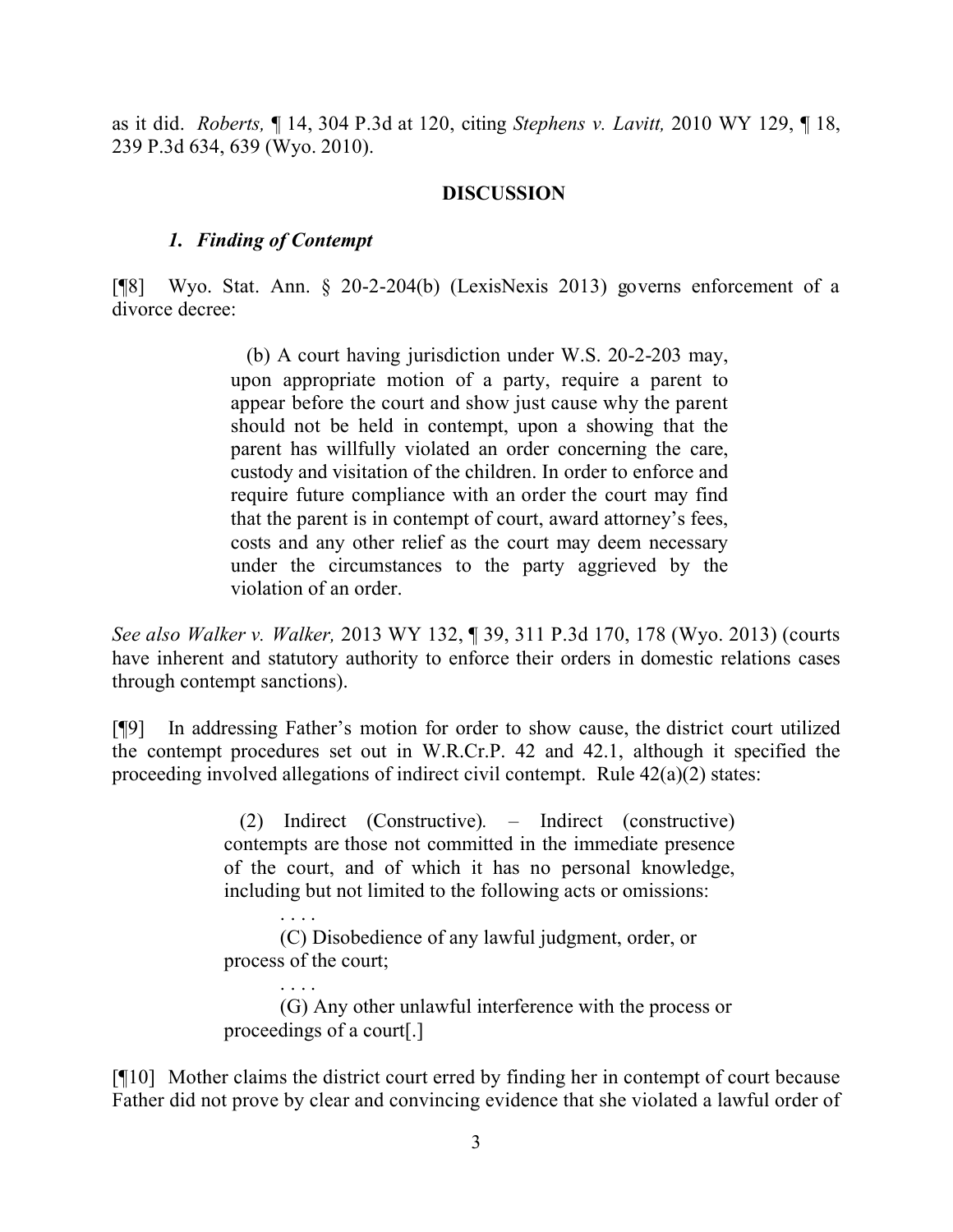the court. Father maintains he did present clear and convincing evidence that she was in contempt of court. Like a majority of jurisdictions, we agree civil contempt must be proven by clear and convincing evidence. *See* 17 Am. Jur. 2d *Contempt* § 183 (2014), and cases cited therein. Clear and convincing evidence is evidence that would persuade a finder of fact that the truth of the contention is highly probable. *TMC v. State, Dep't of Family Servs. (In re: ARC),* 2011 WY 119, ¶ 14, 258 P.3d 704, 708 (Wyo. 2011); *MN v. State, Dep't of Family Servs.,* 2003 WY 135, ¶ 5, 78 P.3d 232, 234 (Wyo. 2003). The elements of civil contempt include: 1) an effective court order that required certain conduct by the alleged contemnor; 2) the contemnor had knowledge of the order; and 3) the alleged contemnor disobeyed the order. *United States v. Ford,* 514 F.3d 1047, 1051  $(10<sup>th</sup> Cir. 2008)$ ; 17 Am. Jur. 2d *Contempt* § 183. Once those elements are proven, the burden shifts to the person charged with contempt to show he or she was unable to comply. *Id.*

[¶11] Mother claims the district court erred by finding her in civil contempt of court. The first element—the existence of a court order requiring her to comply with certain rules of conduct—was clearly satisfied in this case. The district court has issued numerous orders since 2004 regarding Father's rights to communicate and visit with his daughters and other matters. The orders set out in great detail Mother's responsibilities for facilitating communication and visitation and cooperating with Father. Specifically, she was to allow the girls to communicate with Father via telephone, internet and email. With regard to visitation, Mother was to cooperate with Father in making travel arrangements for the girls during Father's visitation periods, including transporting them to the airport and seeing them through the check-in process. In addition, Mother was directed to consult with Father on medical, educational, etc. decisions concerning the girls and to cooperate with the guardian ad litem.

[¶12] It is equally clear that the second element of civil contempt—Mother's knowledge of the orders—was satisfied. Mother testified at the contempt hearing and generally recognized that she was aware of her responsibilities. The extensive course of proceedings in this case also indicates that Mother was conscious of the extremely detailed court orders issued over the years. Given this record, Mother admits on appeal that the first two elements of contempt were satisfied.

[¶13] Mother does, however, contest the district court's findings regarding the third element of contempt and claims she did not disobey any order of the court. Although she acknowledged she did not put the girls on the flight for spring break 2012, she claimed it was because of her concerns over the older child's health. She did not, however, initiate a modification action to have the visitation requirements changed, but decided, unilaterally, to ignore the court order.

[¶14] Mother claims she communicated to Father her concern about his pets and the older daughter's allergies and asthma but he did nothing to address the situation. The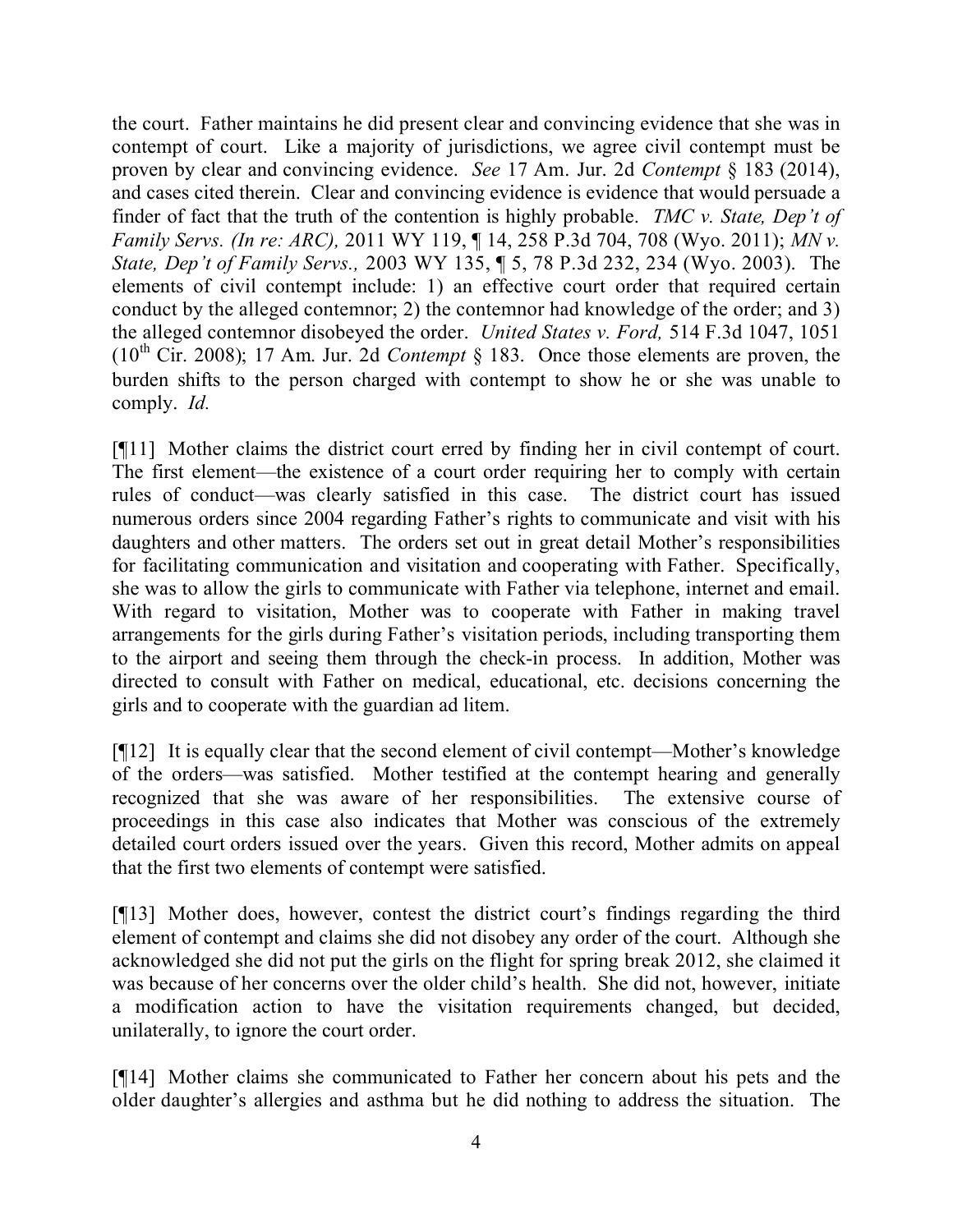evidence presented at the hearing was to the contrary. Father's wife (the girls' stepmother) testified that she and Father took steps to reduce the effects of their pets on the older daughter's allergies. She stated they kept the house very clean, installed multiple HEPA filters, and did not allow any pets in the girls' bedroom. She testified that generally the older girl did not suffer any adverse reaction and really enjoyed spending time with the family pets. When the daughter suffered an allergic reaction, the stepmother testified they treated her with medication. Mother conceded on cross examination that Father had consulted with a physician about the older daughter's condition, and she admitted that the younger daughter does not suffer from allergies but Mother did not send her for visitation, either.

[¶15] The hearing evidence also demonstrated that Mother interfered with Father's efforts to communicate with the girls over the telephone and computer by generally making them unavailable. In addition, Mother enrolled the girls in a new school without consulting Father and did not even list him as a parent on the application forms. She also did not cooperate with the guardian ad litem, who explained her persistent efforts to meet with the girls and Mother's general reluctance to facilitate those meetings. Clear and convincing evidence, therefore, established that mother disobeyed the court orders in several respects.

[¶16] In advancing her argument that the district court erred by finding her in civil contempt of court, Mother complains about the district court's refusal to admit into evidence a letter from Dr. Martin Trott stating that the older girl should not be housed with pets. A court generally has broad discretion in ruling on the admission of evidence in domestic relation proceedings, and we will not interfere with its decision absent an abuse of discretion. *Witowski v. Roosevelt,* 2009 WY 5, ¶ 14, 199 P.3d 1072, 1076 (Wyo. 2009). The doctor's letter was obviously hearsay because he did not appear in court. W.R.E. 801(c) and 802. Given Mother made no effort to lay foundation for the letter's admission under a recognized hearsay exception, the district court properly refused it. *See, e.g., Rudy v. Bossard,* 997 P.2d 480, 483-84 (Wyo. 2000); *Hunter v. Farmers Ins. Group,* 554 P.2d 1239, 1241 (Wyo. 1976) (a doctor's letter must fall within a hearsay exception to be admissible if the doctor does not testify). *See also Hanson v. Belveal,* 2012 WY 98, ¶¶ 52-53, 280 P.3d 1186, 1201 (Wyo. 2012) (a doctor's statements do not fall within the hearsay exception in W.R.E. 803(4) which applies to statements made by the person seeking medical care); *Alloway v. RT Capital, Inc.,* 2008 WY 123, ¶ 15, 193 P.3d 713, 718 (Wyo. 2008) (requirements for foundation to establish admissibility of a record of regularly conducted activities under W.R.E. 803(6)). Although the district court did not admit the letter, it did hear Mother's testimony about what the doctor told her and how she responded to that advice. Hence, the evidence was before the district court and the fact that the letter was not actually admitted into evidence was essentially meaningless.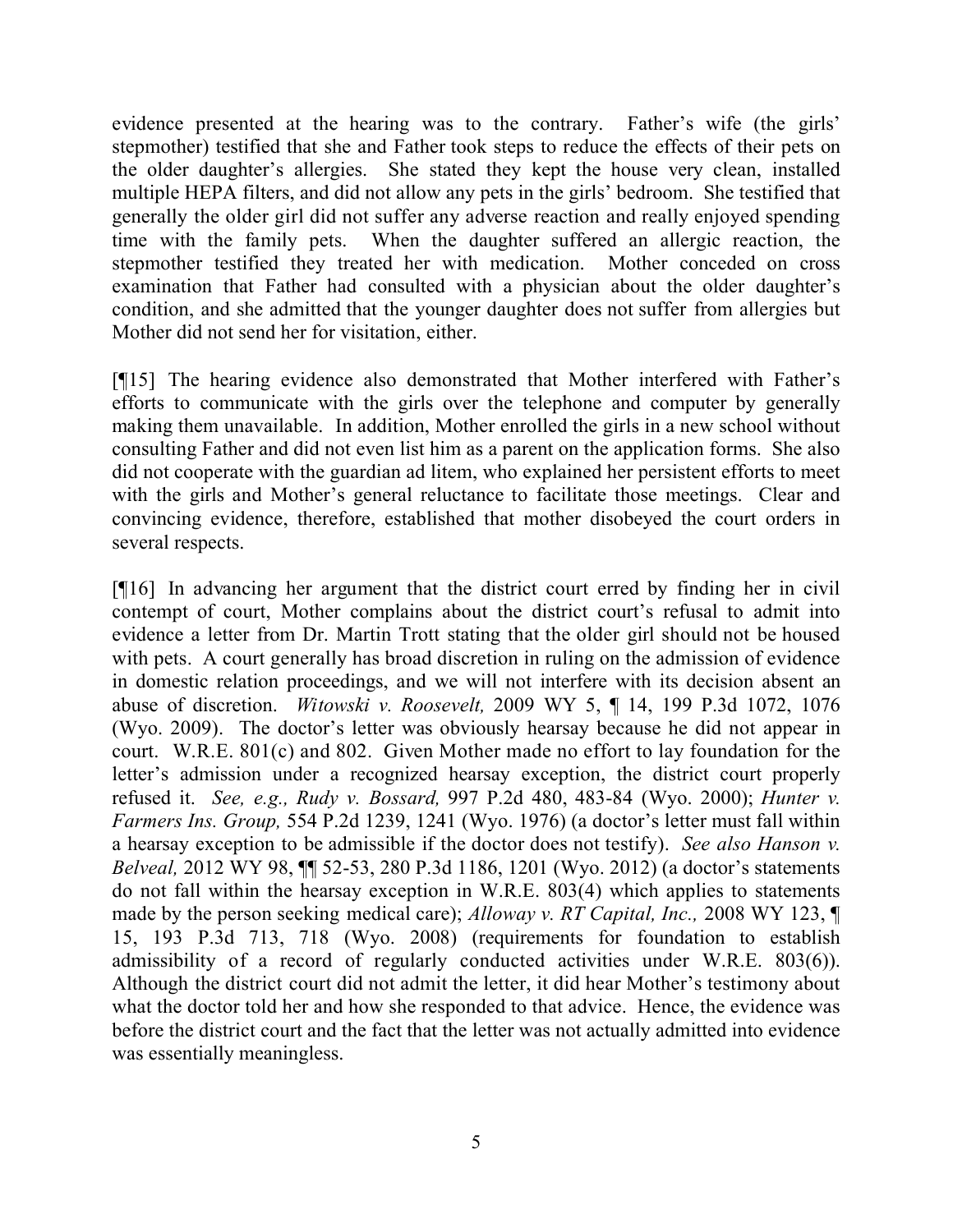[¶17] Mother also complains that the district court did not consider the girls' preferences in its order. She states in her brief that they "desired to have no contact with their father or to travel to his home in Indiana to visit him." Mother chose not to have the girls at the hearing and testified that she had not informed them of the proceeding because she did not want them involved. A bit inconsistently, Mother also stated that the older girl wanted to visit with the judge. Given Mother made no effort to have the girls express their preferences, the district court did not err by failing to consider that factor.

[¶18] Furthermore, the district court found: "[Mother], in utter, willful, and intentional defiance and violation of the Decree of Divorce and the extant Court Orders, has engaged in a scheme or campaign of parental alienation since entry of the Decree of Divorce in this case in February 2004." Mother does not make any effective challenge to this and other similar findings in the district court's order. As such, any preferences the girls might have had were undoubtedly skewed by Mother's improper interference with Father's parental rights. The district court did not abuse its discretion by finding Mother in indirect civil contempt of court.

# *2. Remedies for Contempt*

[¶19] Mother challenges several of the remedies ordered by the district court to sanction her civil contempt of court. Consistent with § 20-2-204(b), Rule 42.1 provides both coercive and compensatory remedies for contempt of court:

> (b) *Coercive Remedies*. – If, after notice and hearing, the court finds that a person has failed or refused to perform an act that is yet within the person's power to perform, the court may find the person in civil contempt of court and impose one or more of the following remedial sanctions:

> (1) Imprisonment which may extend only so long as it serves a coercive purpose;

> (2) An order designed to ensure compliance with a prior order of the court; or

> (3) Any other remedial sanction other than the sanctions specified in paragraph (1) or (2) if the court expressly finds that those sanctions would be ineffectual to terminate a continuing contempt of court.

> (c) *Compensatory Remedies*. – The court may, in addition to the remedial sanctions set forth in subdivision (b), order a person found in contempt of court to pay a party for any losses suffered by the party as a result of the contempt and any costs incurred in connection with the contempt proceeding, including reasonable attorney's fees.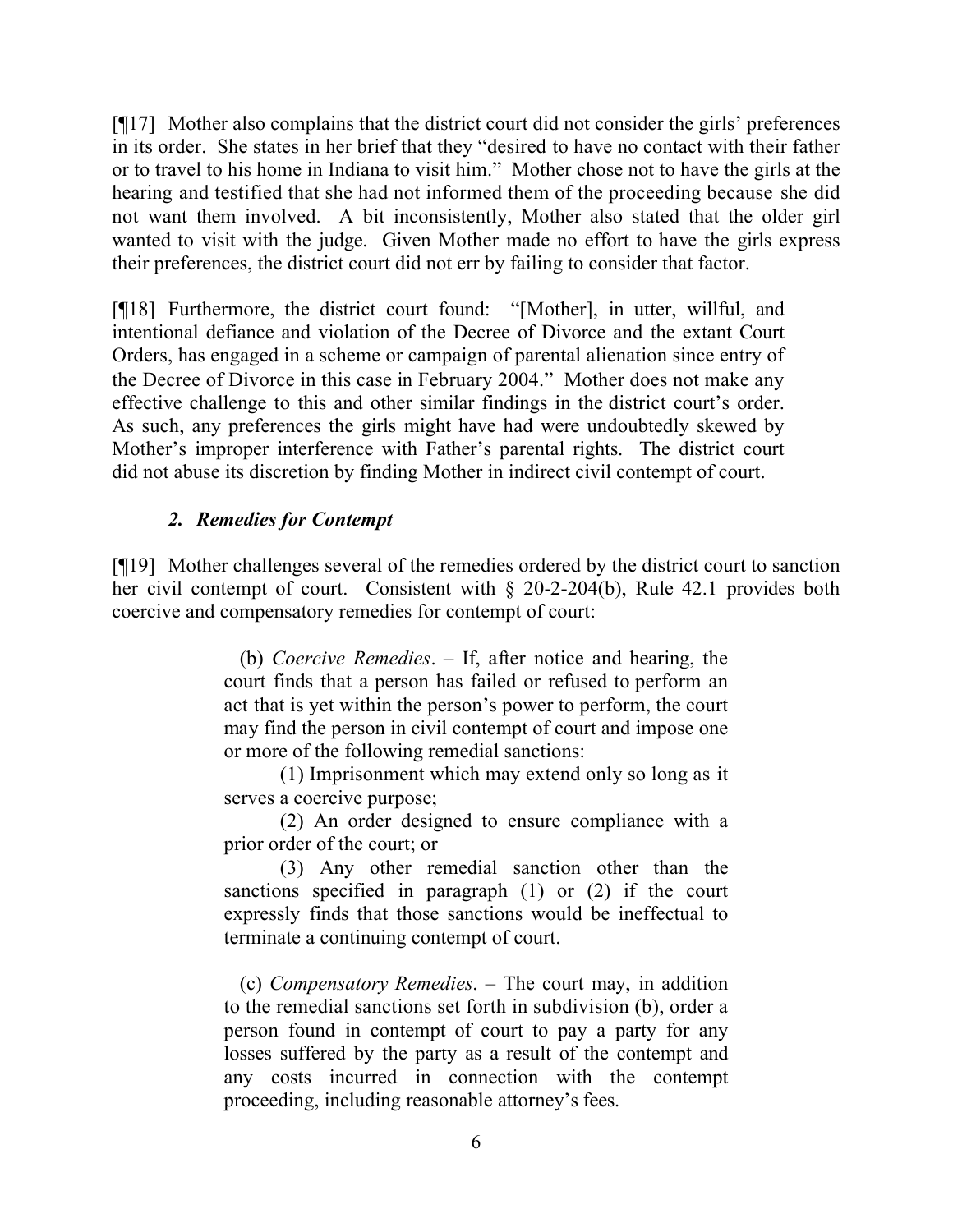[¶20] Mother claims the district court abused its discretion and violated "a principle of law" by ordering her to pay for all travel-related costs for the girls to visit Father. She does not direct us to any provision(s) of the various court orders that mandate her to pay for **all** travel expenses, and Father claims she misstates the order. The only specific provision we can locate was set out in an interim order and states that Mother shall pay for the girls' plane tickets for winter break 2012-2013 and spring break 2013. Because Mother has failed to identify any other ruling, we confine our review to that provision.

[¶21] Wyo. Stat. Ann. § 20-2-202 (LexisNexis 2013) governs visitation orders and states in relevant part:

> (a) The court may order visitation it deems in the best interests of each child and the court shall:

> (i) Order visitation in enough detail to promote understanding and compliance;

> (ii) Provide for the allocation of the costs of transporting each child for purposes of visitation[.]

In *Inman v. Williams,* 2009 WY 51, ¶ 18, 205 P.3d 185, 194 (Wyo. 2009), we stated, consistent with other domestic relation matters, "[t]here is no immutable standard for the allocation of travel expenses for the purpose of visitation; instead the determination of reasonableness is made on a case-by-case basis." In *Marquiss v. Marquiss,* 837 P.2d 25, 41-42 (Wyo. 1992), we held that the district court did not abuse its discretion when it required the custodial parent to pay the costs of transporting the children for visitation as a sanction for her failure to comply with its visitation order.

[¶22] Mother conceded that she did not allow the children to travel to Indiana to visit Father during spring break 2012, even though Father had purchased plane tickets for them. She also resisted his efforts to arrange visitation over winter break 2012-13 despite the district court's earlier verbal ruling she was in contempt of court for failing to cooperate with Father. Father was forced to file a motion for an emergency interim order for visitation over winter break. In her response, filed December 26, 2012 (after Christmas), Mother stated that she did not send the girls because "[t]o do so would endanger the health and safety of the girls." Consistent with its earlier oral ruling, the district court entered an interim order on December 28, 2012, requiring her to allow the girls to spend the winter break and the entire spring break with Father. In that order, it also required her to pay for the girls' plane tickets.

[¶23] As this course of proceedings makes clear, Father purchased tickets for spring break 2012, which were not used because Mother refused to comply with the visitation order. After being found in contempt of court, Mother again disobeyed the court's order by refusing to send the girls to visit their Father over winter break 2012, resulting in the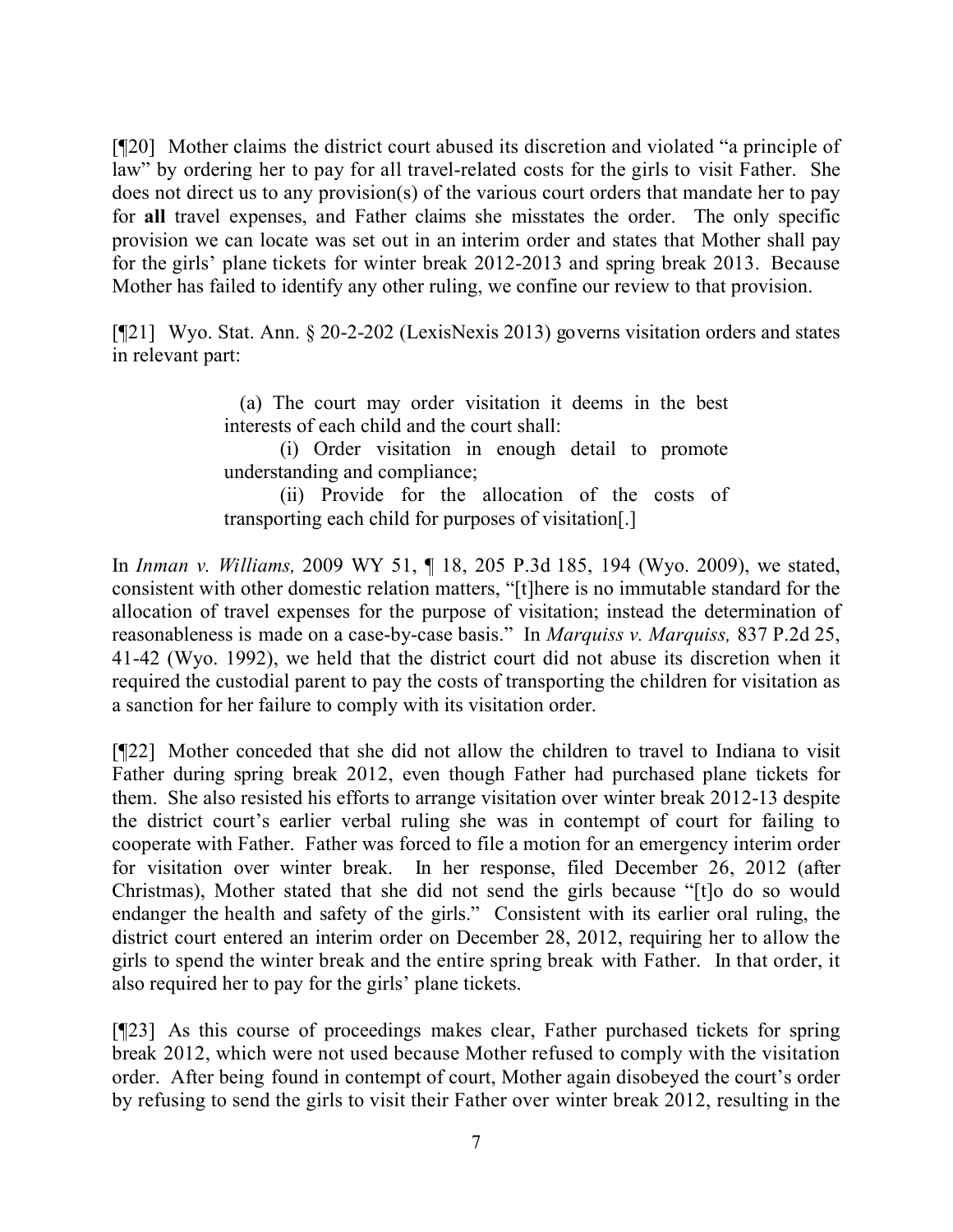interim order. Obviously, Mother's continual defiance of the court orders resulted in Father incurring expenses that were unnecessary and burdensome.

[¶24] Mother's argument in this case is that she cannot afford to pay for all of the girls' travel expenses. She directs us to a Hawaii case, *Dring v. Dring,* 956 P.2d 1301, 1309 (Haw. Interm. Ct. App. 1998), which states that a court can order a custodial parent to pay the children's travel expenses for visitation with the other parent if it does not reduce the funds "reasonably necessary to support the children and the custodial parent at the relevant standard of living." The Hawaii court's statement simply recognized the limits of the discretion available to a family court. In the present case, other than stating in her brief that she receives government assistance because she only earns \$15,000 per year, Mother does not provide any support for her claim that the limited travel expenses are beyond her capabilities. Her brief does include a citation to the record for the information regarding her resources, but the page number cited is not part of the record on appeal. Consequently, there is no factual basis to support her claim that she could not afford to pay the girls' travel expenses. On this record, the district court did not abuse its discretion by requiring Mother, as part of the sanctions for her contempt, to pay the girls' travel expenses for winter break 2012-13 and spring break  $2013$ <sup>1</sup>

[¶25] Next, Mother challenges the district court's order requiring her to post a bond in the event she fails to comply with the remedial provisions of its order. As a remedy for Mother's continuous interference with Father's parental right to visitation, the district court ordered:

> In the event that [Mother] fails to comply with any of the remedial provisions set forth and described in this Order related to [Father's] visitation with the children (especially if [Mother] fails and/or refuses to cooperate, prevents, or otherwise interferes with the children visiting with [Father]), resulting in the children's failure to get on the plane for [Father's] Court Ordered Visitation with his children, then [Mother] shall immediately, within 24 hours thereof, post and deposit with the Clerk of the District Court a cash bond, or other form of bond approved by the Court in advance, in the sum of Ten Thousand and no/100 Dollars (\$10,000.00).

 $\overline{a}$ 

<sup>&</sup>lt;sup>1</sup> Father argues this aspect of the district court's order is not appealable because the district court has not ordered Mother to pay a specific amount of travel expenses. In *Inman,* ¶¶ 6-8, 205 P.3d at 190-91, we noted that WRAP 1.05(b) allows appeal of orders affecting a substantial right made in a special proceeding. Given the district court's continuing jurisdiction over divorce matters and its general power to enforce its orders through contempt proceedings, the order requiring Mother to pay the girls' travel expenses affects a substantial right. The reasonableness of Father's expenses can be determined in a later proceeding, if necessary.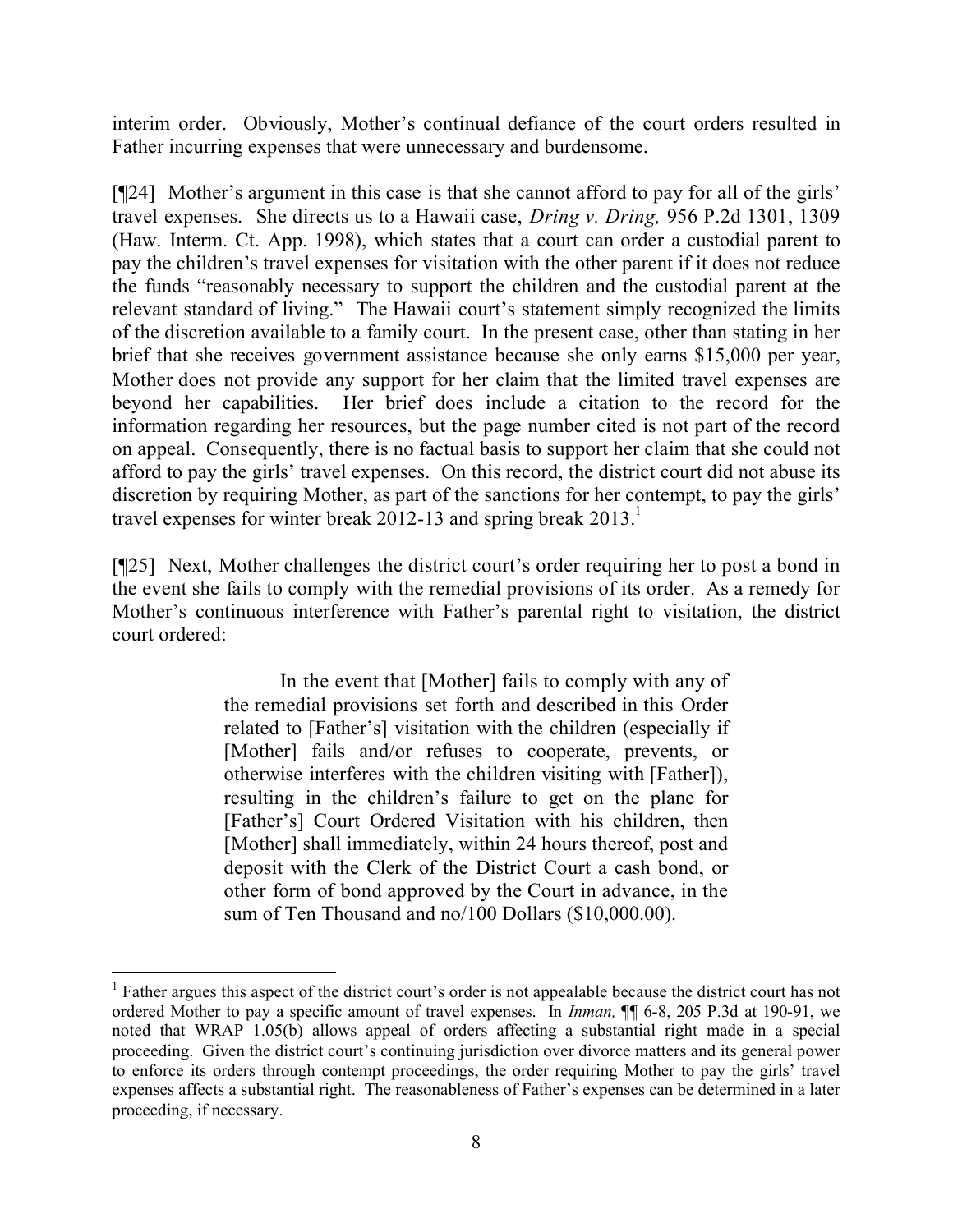[¶26] Mother claims the district court only has authority to require the noncustodial parent to post a bond to ensure he or she returns the children at the end of the visitation period. In *Stonham v. Widiastuti,* 2003 WY 157, ¶ 28, 79 P.3d 1188, 1197 (Wyo. 2003), we stated that "[a] bond-posting requirement, used to ensure compliance with a decree in visitation and custody cases, is within the discretion of the district court and finds support in the law." Although *Stonham* was concerned with the noncustodial parent failing to return the child after visitation, one of the cases cited therein, *Leitner v. Lonabaugh,* 402 P.2d 713, 715 (Wyo. 1965), involved an order requiring the custodial parent to post a bond to discourage interference with the other parent's visitation rights.

[¶27] Both parties must comply with the decree, and as the general rule stated in *Stonham* indicates, the purpose of the bond requirement is to ensure such compliance. We assume the district court required Mother to post a bond in this case so Father could recoup expenses and fees associated with any future contemptuous actions by Mother. This is similar to the purposes of the bond in *Leitner,* 402 P.2d at 721. The district court did not abuse its discretion by requiring Mother to post a bond in an effort to hold her accountable to the court's visitation order and provide immediate monetary security to Father in the event she refuses to comply.

[¶28] Finally, Mother claims the district court erred when it required her to pay Father's attorney fees and costs.<sup>2</sup> She asserts Father is entitled to attorney fees only if he could establish that a fee award was necessary to help him carry on or defend the action under Wyo. Stat. Ann. § 20-2-111 (LexisNexis 2013). 3 *See, e.g*., *Jensen v. Milatzo-Jensen,*  2013 WY 27, ¶ 35, 297 P.3d 768, 779 (Wyo. 2013). In making this argument, Mother ignores the enforcement provision of Wyoming domestic relations statutes and Rule 42.1. Section 20-2-204(b) specifically states: "In order to enforce and require future

 $\overline{a}$ 

After the district court rules on Father's motion for attorney fees, that order will be subject to a separate appeal by either party with regard to the reasonableness of the district court's award. *See, e.g*., *Thorkildsen v. Belden,* 2011 WY 26, 247 P.3d 60 (Wyo. 2011).

 $2<sup>2</sup>$  Father asserts this provision of the order was not appealable because he had not filed documentation of his attorney fees at the time of Mother's appeal. W.R.C.P. 58(c) specifically addresses this issue:

<sup>(</sup>c) Time of Entry. A judgment or final order shall be deemed to be entered whenever a form of such judgment or final order, signed by the trial judge, is filed in the office of the clerk of the court in which the case is pending. Entry of the judgment shall not be delayed, nor the time for appeal extended, in order to tax costs or award fees, except that, when a timely motion for attorney's fees is made under Rule  $54(d)(2)$ , the court, before the appellate court acquires jurisdiction, may order that the motion have the same effect on the time for appeal for all parties as a timely motion under Rule 59.

<sup>&</sup>lt;sup>3</sup> Section 20-2-111 states in relevant part: "In every action brought for divorce, the court may require either party to pay any sum necessary to enable the other to carry on or defend the action and for support and the support of the children of the parties during its pendency."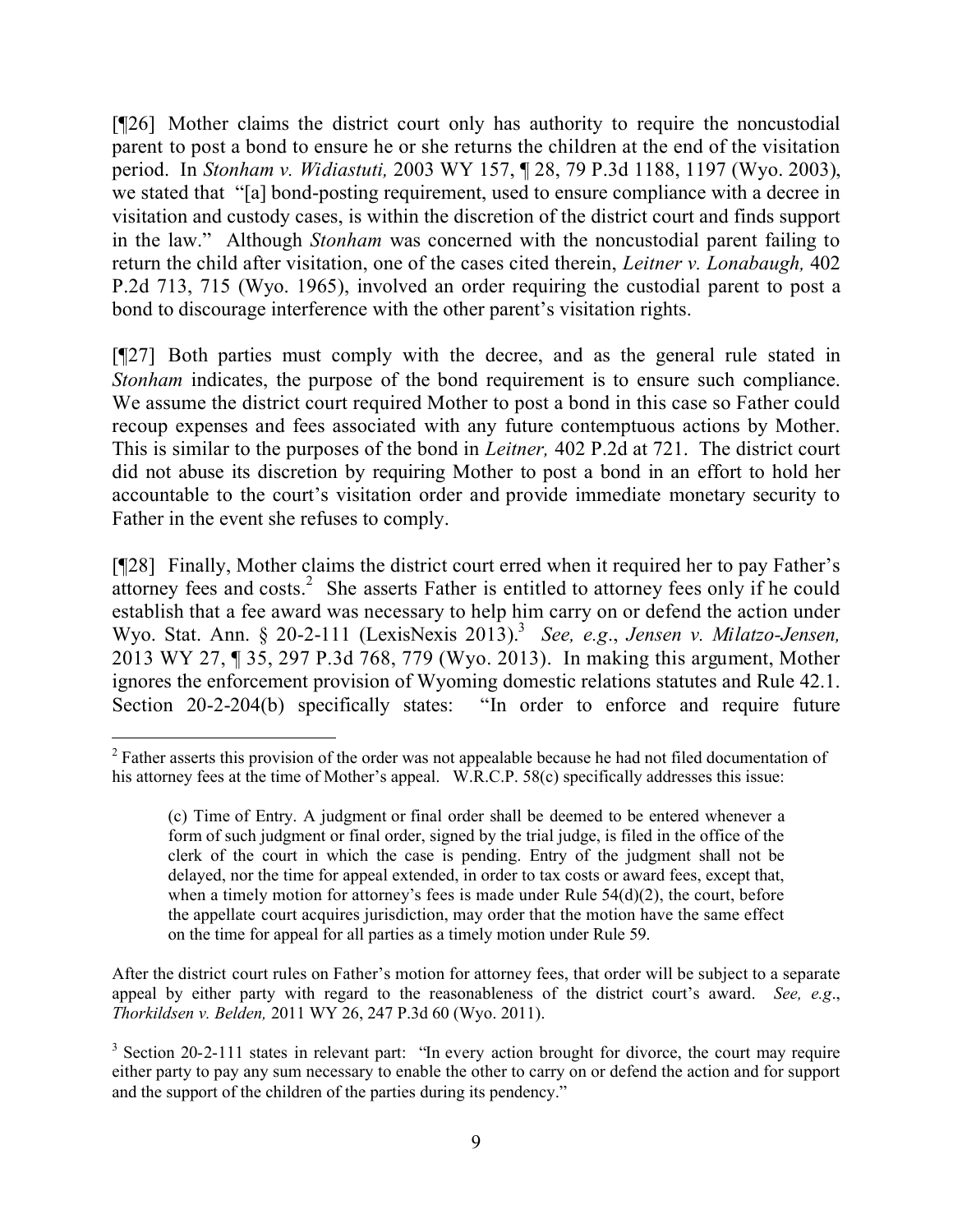compliance with an order the court may find that the parent is in contempt of court, award attorney's fees, costs and any other relief as the court may deem necessary under the circumstances to the party aggrieved by the violation of an order." Similarly, Rule 42.1(c) specifically allows an award of attorney fees in a contempt action. The district court stated in its findings of fact that it was ordering Mother to pay Father's attorney fees because she had acted in defiance of the divorce decree and other court orders. Given the district court's clear authority to award attorney fees and costs under these circumstances, the district court's order was not erroneous.

## *3. Father's Requests for Sanctions*

[¶29] Father requests sanctions against both Mother and her appellate counsel. W.R.A.P. 10.05 provides for sanctions against the appellant if we certify there was no reasonable cause for the appeal. That rule states in relevant part:

> If the court certifies there was no reasonable cause for the appeal, a reasonable amount for attorneys' fees and damages to the appellee shall be fixed by the appellate court and taxed as part of the costs in the case. The amount for attorneys' fees shall not be less than one hundred dollars (\$100.00) nor more than five thousand dollars (\$5,000.00). The amount for damages to the appellee shall not exceed two thousand dollars  $($2,000.00).$

W.R.A.P. 10.05. In general, Rule 10.05 sanctions are not available when the appellant challenges a district court's discretionary rulings. *Carbaugh v. Nichols,* 2014 WY 2, ¶ 23, 315 P.3d 1175, 1180 (Wyo. 2014). However, sanctions may be awarded if "'an appeal lacks cogent argument, there is an absence of pertinent legal authority to support the issues, or there is a failure to adequately cite to the record.'" *Id.,* quoting *Welch v. Welch,* 2003 WY 168, ¶ 13, 81 P.3d 937, 940 (Wyo. 2003). We agree that Mother's brief is wanting in several respects. Nevertheless, we do not believe it warrants imposition of W.R.A.P. 10.05 sanctions.

[¶30] Father argues, in two separate issues, that Mother's appellate counsel should be independently sanctioned for violations of the Wyoming Rules of Professional Conduct for Attorneys at Law and the Disciplinary Code of the Wyoming State Bar. One premise of his argument seems to be that Mother's brief was insufficient in many respects. We have already decided in the discussion pertaining to Rule 10.05 that the deficiencies in the brief did not warrant an award of sanctions. For the same reason, we find no basis to sanction the attorney.

[¶31] Father also asserts Mother's appellate counsel should be sanctioned for being complicit in her on-going efforts to alienate him from the girls. He maintains the appeal